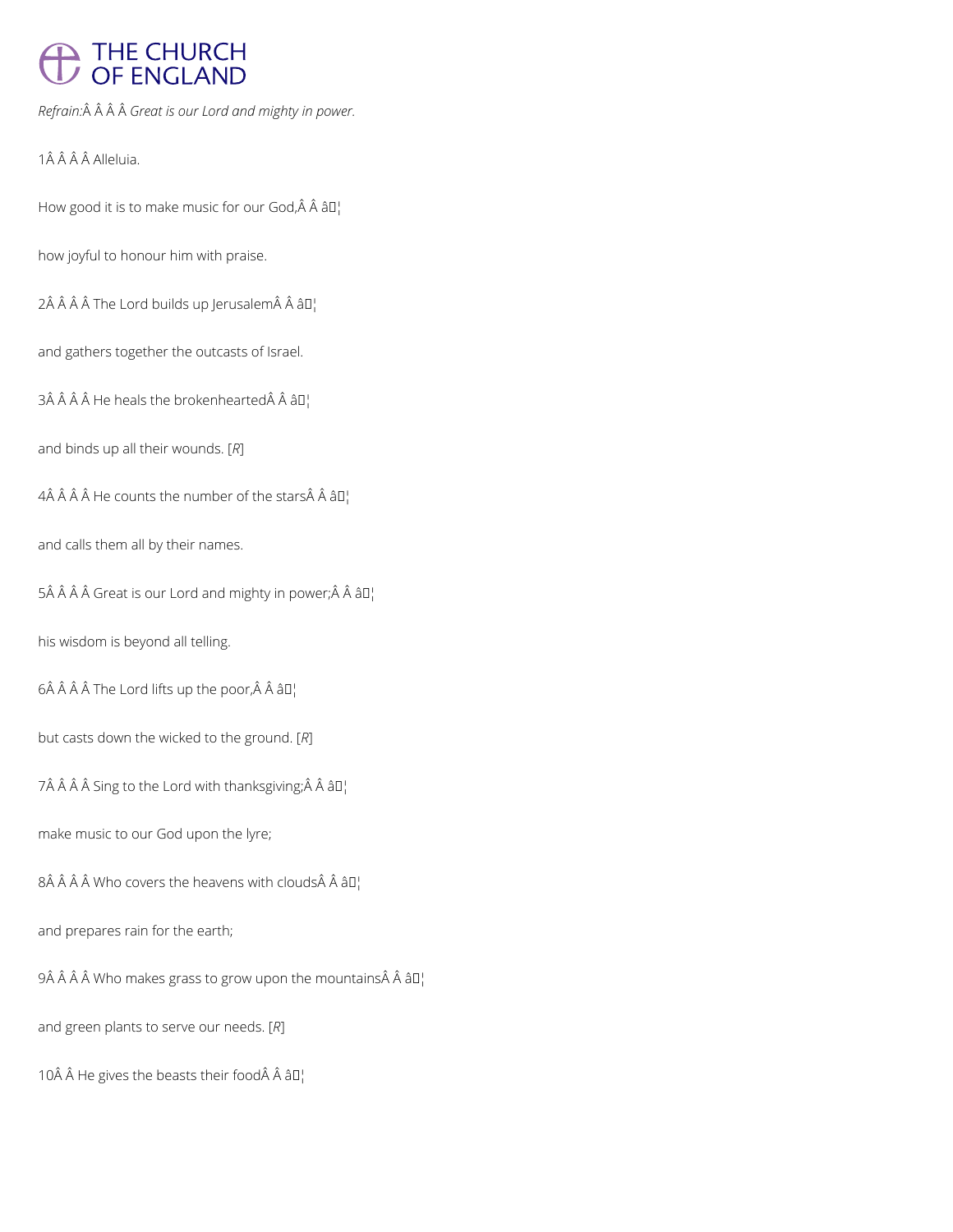and the young ravens when they cry.

11 $\hat{A}$   $\hat{A}$  He takes no pleasure in the power of a horse, $\hat{A}$   $\hat{A}$   $\hat{a}$  $\Box$ 

no delight in human strength;

12Â Â But the Lord delights in those who fear him, Â Â â $\square$ 

who put their trust in his steadfast love. [*R*]

13Â Â Sing praise to the Lord, O Jerusalem;Â Â â []

praise your God, O Zion;

14 $\hat{A}$   $\hat{A}$  For he has strengthened the bars of your gates  $\hat{A}$   $\hat{A}$   $\hat{a}$   $\Gamma$ 

and has blest your children within you.

15 He has established peace in your borders Â âD¦

and satisfies you with the finest wheat. [*R*]

16 $\hat{A}$   $\hat{A}$  He sends forth his command to the earth $\hat{A}$   $\hat{A}$   $\hat{a}$   $I$ <sub>1</sub>

and his word runs very swiftly.

17 $\hat{A}$   $\hat{A}$  He gives snow like wool $\hat{A}$   $\hat{A}$   $\hat{a}$  $\Box$ 

and scatters the hoarfrost like ashes.

18 $\hat{A}$   $\hat{A}$  He casts down his hailstones like morsels of bread; $\hat{A}$   $\hat{A}$   $\hat{a}$  $\Box$ 

who can endure his frost? [*R*]

19 $\hat{A}$   $\hat{A}$  He sends forth his word and melts them; $\hat{A}$   $\hat{A}$   $\hat{a}$  $\Box$ 

he blows with his wind and the waters flow.

20 $\hat{A}$   $\hat{A}$  He declares his word to Jacob, $\hat{A}$   $\hat{A}$   $\hat{a}$   $\Pi$ <sup>1</sup>

his statutes and judgements to Israel.

21  $\hat{A}$   $\hat{A}$  He has not dealt so with any other nation;  $\hat{A}$   $\hat{A}$   $\hat{a}$   $\Box$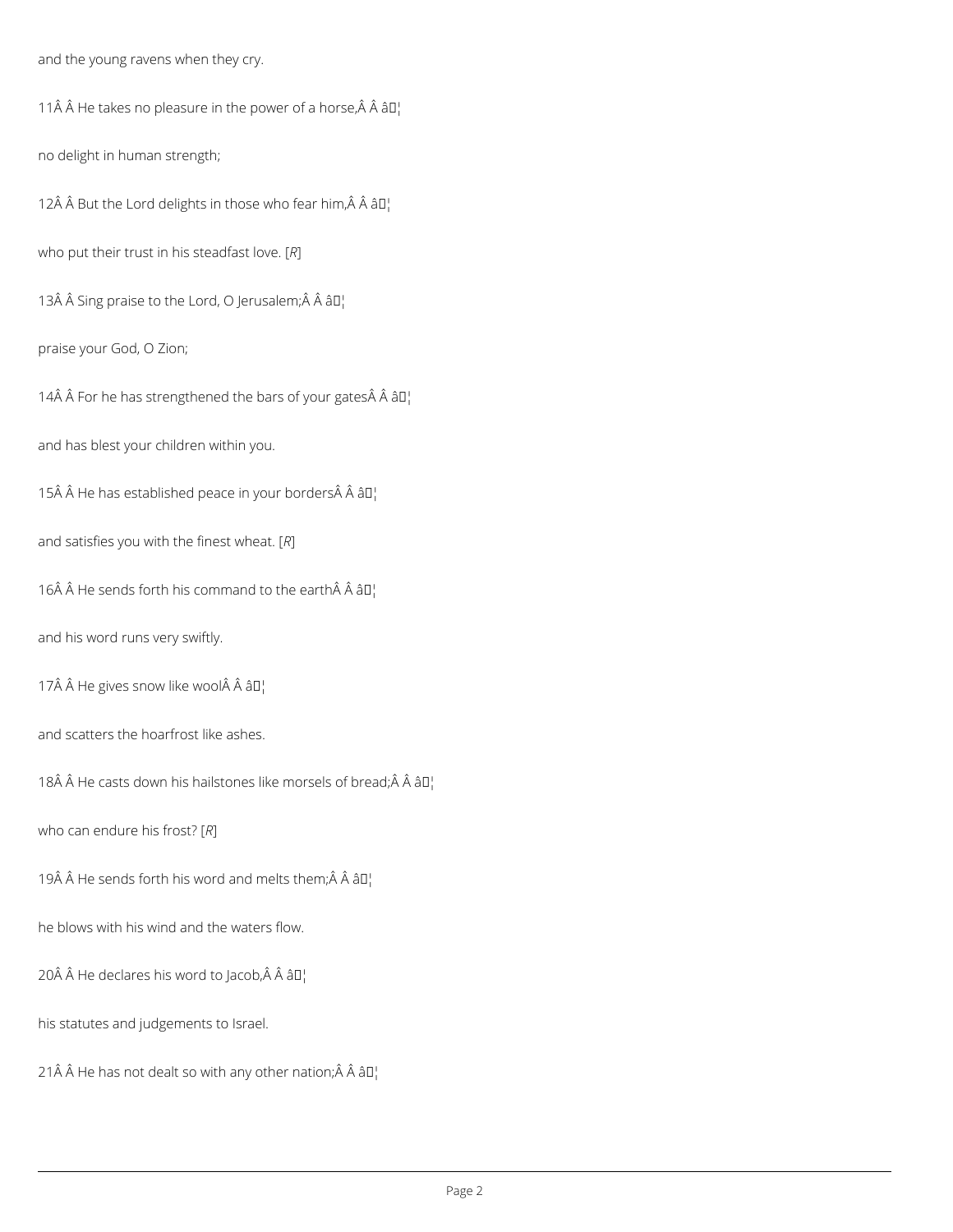they do not know his laws.

Alleluia.

Refra $\hat{A}$ in $\hat{A}$   $\hat{A}$ G $\hat{A}$ eat is our Lord and mighty in power.

Compassionate God,

as you know each star you have created,

so you know the secrets of every heart;

Common Worship: Daily Prayer, material from which is included here, is copyrighth  $\hat{\mathbb{A}}$  @Archbishops' 2CO oO u5 naid publish by House Publishing

in your loving mercy bring to your table

all who are fearful and broken,

all who are wounded and needy,

that our hungers may be satisfied

in the city of your peace;

through Christ who is our peace.

### Â

Copy to clipboard Common Worship - Daily Prayer

Image not found or type unknown

## [Join us in Daily Prayer](https://www.churchofengland.org/prayer-and-worship/join-us-in-daily-prayer)

#### Join us in Daily Prayer